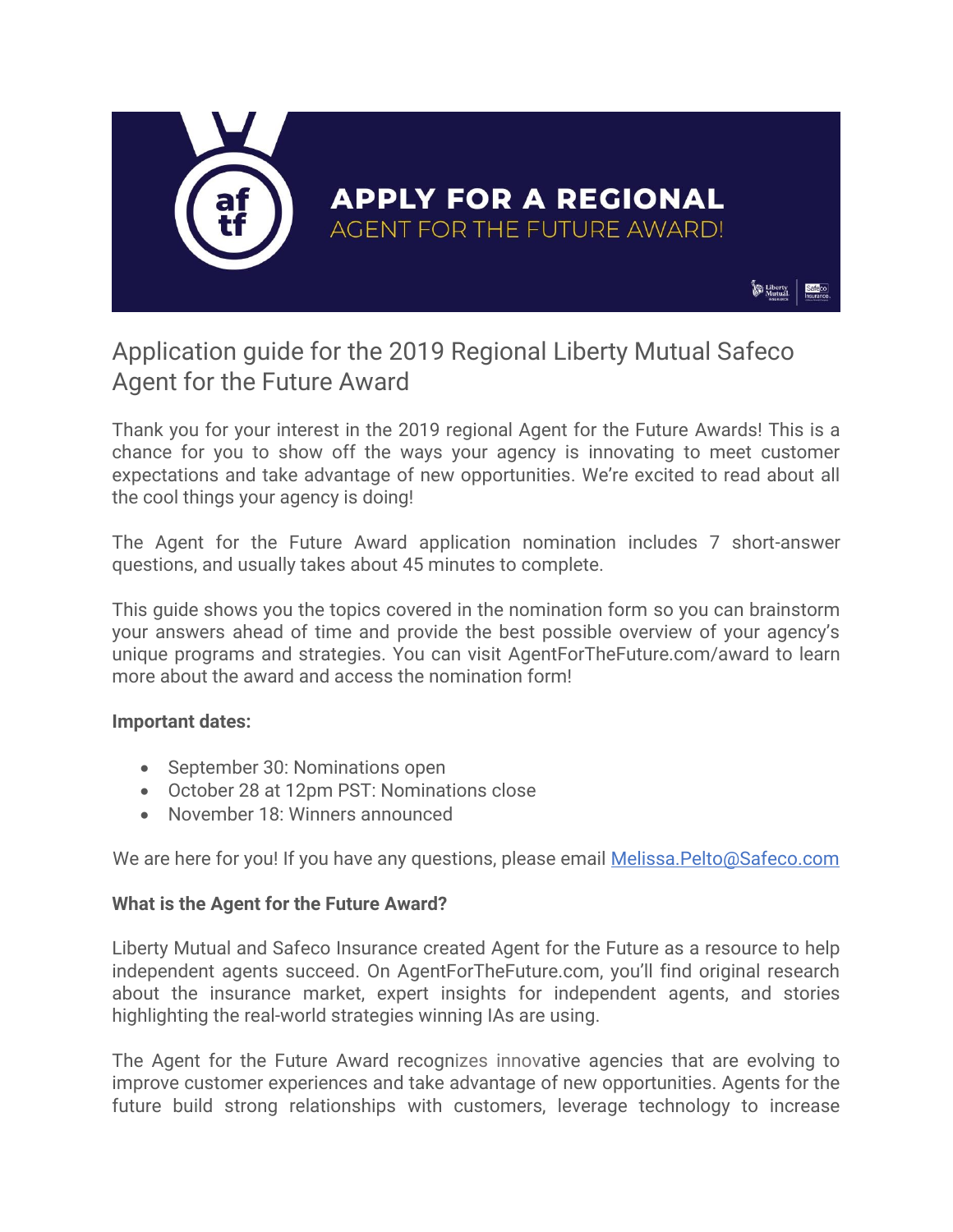efficiency, give back to their communities, and are dedicated to driving the whole independent agent channel forward. Learn about our [2019 national award winner,](https://www.agentforthefuture.com/2019-aftf-award-winner/)  [Paradiso Insurance,](https://www.agentforthefuture.com/2019-aftf-award-winner/) and our [2018 winner, Excalibur Insurance.](https://www.agentforthefuture.com/excalibur-insurance-group-pushes-innovation/)

We're looking for agencies that are going above and beyond the status quo, so submissions will be judged on their degree of innovation, creativity and overall impact.

#### **Why apply?**

- Get recognized as an innovative and excellent independent agency
- Receive a trophy and a \$5,000 donation in your agency's name to the nonprofit of your choice
- Get highlighted in a featured article on AgentForTheFuture.com

### **Things to have handy for the application:**

- 1. Your agency information address, website link, social media accounts
- 2. Information on the nonprofit you want the \$5,000 donation to go toward
- 3. At least one photo (and up to three photos) of you and the team at your agency
- 4. Your agency's logo

#### **Short Answer Questions:**

#### **In 200 words or less, describe a program or promotion that showcases how your agency is building deeper relationships with new and existing clients.**

Here are some examples to kick-start your answers:

- *You have a fantastic new client welcome kit that is wowing clients and generating a steady stream of online reviews.*
- *You have a client communication schedule that has resulted in an increase in client retention and an uplift in business.*
- *You invested in a modern agency management system that is changing how your team works.*

# **You likely have a lot on your plate, and it can be hard to carve out time to market your agency. In 200 words or less, tell us about your approach to marketing your agency.**

Here are some examples to kick-start your answers:

- *You hired an in-house marketer that has increased your brand awareness and generated more leads for your agency.*
- *You use social media to deepen your client relationships.*
- *You use video blogging to answer commonly asked questions.*